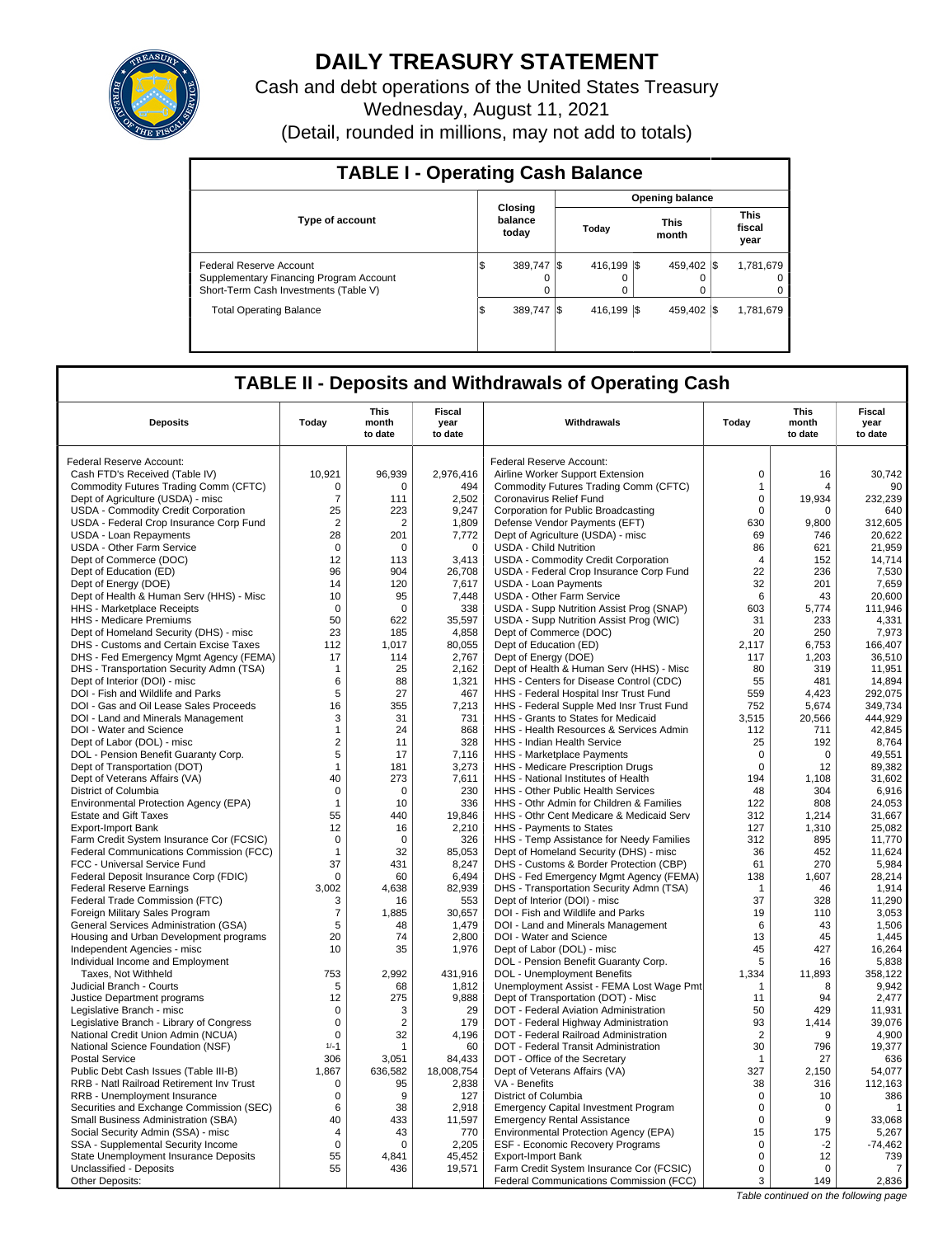# **TABLE II cont. - Deposits and Withdrawals of Operating Cash**

| <b>Deposits</b>                                                                            | Today       | This<br>month<br>to date | Fiscal<br>year<br>to date | Withdrawals                                                                       | Today              | This<br>month<br>to date | Fiscal<br>year<br>to date         |
|--------------------------------------------------------------------------------------------|-------------|--------------------------|---------------------------|-----------------------------------------------------------------------------------|--------------------|--------------------------|-----------------------------------|
| Federal Housing Admin: Note Sales                                                          | 61          | 1.044                    | 18.756                    | FCC - Universal Service Fund                                                      | 18                 | 148                      | 7,397                             |
|                                                                                            |             |                          |                           | Federal Deposit Insurance Corp (FDIC)                                             | 2                  | 11                       | 814                               |
|                                                                                            |             |                          |                           | Federal Employees Insurance Payments                                              | 371                | 3,107                    | 77,189                            |
|                                                                                            |             |                          |                           | Federal Salaries (EFT)                                                            | 93                 | 6.609                    | 179.899                           |
|                                                                                            |             |                          |                           | Federal Trade Commission (FTC)                                                    | $\mathbf{1}$       | 64                       | 518                               |
|                                                                                            |             |                          |                           | General Services Administration (GSA)                                             | 79                 | 1,117                    | 23,438                            |
|                                                                                            |             |                          |                           | Housing and Urban Development programs                                            | 114                | 4,538                    | 64,522                            |
|                                                                                            |             |                          |                           | Independent Agencies - misc                                                       | 6                  | 121                      | 3,353                             |
|                                                                                            |             |                          |                           | <b>Interest on Treasury Securities</b>                                            | $\mathbf 0$        |                          | 233,344                           |
|                                                                                            |             |                          |                           | IRS - Advanced Child Tax Credit (EFT)                                             | $\Omega$           | 8,290<br>$\Omega$        | 12.736                            |
|                                                                                            |             |                          |                           |                                                                                   |                    | 635                      |                                   |
|                                                                                            |             |                          |                           | IRS - Economic Impact Payments (EFT)                                              | 308                |                          | 442,324                           |
|                                                                                            |             |                          |                           | IRS Tax Refunds Business (EFT)                                                    | 6                  | 400                      | 27,013                            |
|                                                                                            |             |                          |                           | IRS Tax Refunds Individual (EFT)                                                  | 1,709              | 4.816                    | 323,539                           |
|                                                                                            |             |                          |                           | Judicial Branch - Courts                                                          | 2                  | 38                       | 1,519                             |
|                                                                                            |             |                          |                           | Justice Department programs                                                       | 98                 | 696                      | 18,223                            |
|                                                                                            |             |                          |                           | Legislative Branch - misc                                                         | 15                 | 39                       | 1,086                             |
|                                                                                            |             |                          |                           | Legislative Branch - Library of Congress                                          | 1                  | 11                       | 652                               |
|                                                                                            |             |                          |                           | <b>NASA</b>                                                                       | 138                | 844                      | 17,315                            |
|                                                                                            |             |                          |                           | National Credit Union Admin (NCUA)                                                | $\Omega$           | 1                        | 1.847                             |
|                                                                                            |             |                          |                           | National Science Foundation (NSF)                                                 | 29                 | 287                      | 5,792                             |
|                                                                                            |             |                          |                           | Postal Service Money Orders and Other                                             | 165                | 1.367                    | 37.145                            |
|                                                                                            |             |                          |                           | Public Debt Cash Redemp. (Table III-B)                                            | 1,556              | 590,458                  | 16,757,202                        |
|                                                                                            |             |                          |                           | Railroad Retirement Board (RRB) - misc                                            | $\Omega$           | $\mathbf 0$              | 42                                |
|                                                                                            |             |                          |                           | <b>RRB - Benefit Payments</b>                                                     | $\Omega$           | 1.147                    | 12.868                            |
|                                                                                            |             |                          |                           | Securities and Exchange Commission (SEC)                                          | $\overline{2}$     | 21                       | 1,031                             |
|                                                                                            |             |                          |                           | Small Business Administration (SBA)                                               | 4,921              | 36,572                   | 585,833                           |
|                                                                                            |             |                          |                           | Social Security Admin (SSA) - misc                                                | 19                 | 114                      | 4,010                             |
|                                                                                            |             |                          |                           | <b>SSA - Benefits Payments</b>                                                    | 21,050             | 43,239                   | 874,574                           |
|                                                                                            |             |                          |                           | SSA - Supplemental Security Income                                                | 8                  | 142                      | 50,107                            |
|                                                                                            |             |                          |                           | <b>Transportation Services</b>                                                    | $\Omega$           | $\Omega$                 | $\Omega$                          |
|                                                                                            |             |                          |                           | Other Withdrawals:                                                                |                    |                          |                                   |
|                                                                                            |             |                          |                           |                                                                                   | 70                 | 718                      | 15,368                            |
|                                                                                            |             |                          |                           | <b>State Department</b>                                                           | 309                |                          | 69,943                            |
|                                                                                            |             |                          |                           | Thrift Savings Plan Transfer                                                      |                    | 2,754                    |                                   |
|                                                                                            |             |                          |                           | Unclassified                                                                      | 859                | 10,624                   | 291,359                           |
| <b>Total Other Deposits</b><br>Change in Balance of Uncollected                            | 61          | 2.616                    | 73.672                    | Total, Other Withdrawals                                                          | 1,237              | 20,880                   | 668,837                           |
| Funds                                                                                      | 0           | 0                        | $\pmb{0}$                 |                                                                                   |                    |                          |                                   |
| <b>Transfers from Depositaries</b>                                                         | $\Omega$    | 0                        | $\Omega$                  | <b>Transfers to Depositaries</b>                                                  | $\mathbf 0$        | 0                        | $\Omega$                          |
| <b>Total Federal Reserve Account</b>                                                       | 17,712      | 760,879                  | 22,141,692                | <b>Total Federal Reserve Account</b>                                              | 44,164             | 830,534                  | 23,533,624                        |
| Short-Term Cash Investments:<br><b>Transfers from Federal Reserve Account</b><br>(Table V) | $\Omega$    | $\Omega$                 | $\Omega$                  | Short-Term Cash Investments:<br>Transfers to Federal Reserve Account<br>(Table V) | $\Omega$           | 0                        |                                   |
| Total Deposits (excluding transfers)                                                       | $17,712$ \$ |                          | 760,879 \$22,141,692      | Total Withdrawals (excluding transfers)                                           | 44,164   \$        |                          | 830,534 \$23,533,624              |
|                                                                                            |             |                          |                           | Net Change in Operating Cash Balance                                              | Ŝ.<br>$-26,452$ \$ |                          | $-69,655$ $\vert$ \$ $-1,391,932$ |

|                                                                                                                                                                                                                                                                                                                                                                                                                                |                                                                               |                                                                                                                              |                                                                                                                      |                                                                                                                                                                                                                                                                                                                               |                                                  |                                                                                                                            | See Footnote                                                                                                                              |
|--------------------------------------------------------------------------------------------------------------------------------------------------------------------------------------------------------------------------------------------------------------------------------------------------------------------------------------------------------------------------------------------------------------------------------|-------------------------------------------------------------------------------|------------------------------------------------------------------------------------------------------------------------------|----------------------------------------------------------------------------------------------------------------------|-------------------------------------------------------------------------------------------------------------------------------------------------------------------------------------------------------------------------------------------------------------------------------------------------------------------------------|--------------------------------------------------|----------------------------------------------------------------------------------------------------------------------------|-------------------------------------------------------------------------------------------------------------------------------------------|
|                                                                                                                                                                                                                                                                                                                                                                                                                                |                                                                               |                                                                                                                              |                                                                                                                      | <b>TABLE III-A - Public Debt Transactions</b>                                                                                                                                                                                                                                                                                 |                                                  |                                                                                                                            |                                                                                                                                           |
| <b>Issues</b>                                                                                                                                                                                                                                                                                                                                                                                                                  | Today                                                                         | <b>This</b><br>month<br>to date                                                                                              | Fiscal<br>vear<br>to date                                                                                            | <b>Redemptions</b>                                                                                                                                                                                                                                                                                                            | Todav                                            | <b>This</b><br>month<br>to date                                                                                            | Fiscal<br>year<br>to date                                                                                                                 |
| Marketable:<br>Bills:<br><b>Regular Series</b><br><b>Cash Management Series</b><br><b>Notes</b><br><b>Bonds</b><br>Inflation-Protected Securities Increment<br><b>Federal Financing Bank</b><br>Nonmarketable:<br>United States Savings Securities:<br>Cash Issue Price<br>Interest Increment<br><b>Government Account Series</b><br>Hope Bonds<br>Domestic Series<br><b>Foreign Series</b><br>State and Local Series<br>Other | $-1$<br>$\Omega$<br>$\Omega$<br>481<br>ŋ<br>4<br>2<br>355,835<br>349<br>1,514 | <b>S</b><br>282,581 \$<br>80,004<br>231,206<br>26,298<br>5,634<br>$\Omega$<br>50<br>336<br>2,758,883<br>ŋ<br>1,621<br>13,931 | 9,292,708<br>4,040,138<br>3,622,002<br>589,823<br>66,300<br>1,283<br>3,598<br>91,551,234<br>21<br>114,901<br>355,994 | Marketable:<br><b>Bills</b><br><b>Notes</b><br><b>Bonds</b><br><b>Federal Financing Bank</b><br>Nonmarketable:<br>United States Savings Securities<br><b>Government Account Series</b><br>Hope Bonds<br><b>Domestic Series</b><br><b>Foreign Series</b><br><b>State and Local Series</b><br>Other<br><b>Total Redemptions</b> | 0<br>37<br>356,640<br>3<br>1,516<br>$358,197$ \$ | I\$<br>$405,584$ \\$<br>163,756<br>0<br>$\Omega$<br>371<br>2,810,172<br>0<br>$\Omega$<br>6,804<br>13,943<br>$3,400,630$ \$ | 14,262,625<br>1,947,009<br>20,143<br>1,209<br>9,161<br>91,397,344<br>$\Omega$<br>71,549<br>$\Omega$<br>91,262<br>355,454<br>108, 155, 755 |
| <b>Total Issues</b>                                                                                                                                                                                                                                                                                                                                                                                                            | $358,185$ \\$                                                                 | $3.400.545$ \\$                                                                                                              | 109.638.000                                                                                                          | Net Change in Public Debt Outstanding                                                                                                                                                                                                                                                                                         | $-12$ \$<br>1\$                                  | $-85$ $\sqrt{3}$                                                                                                           | 1,482,246                                                                                                                                 |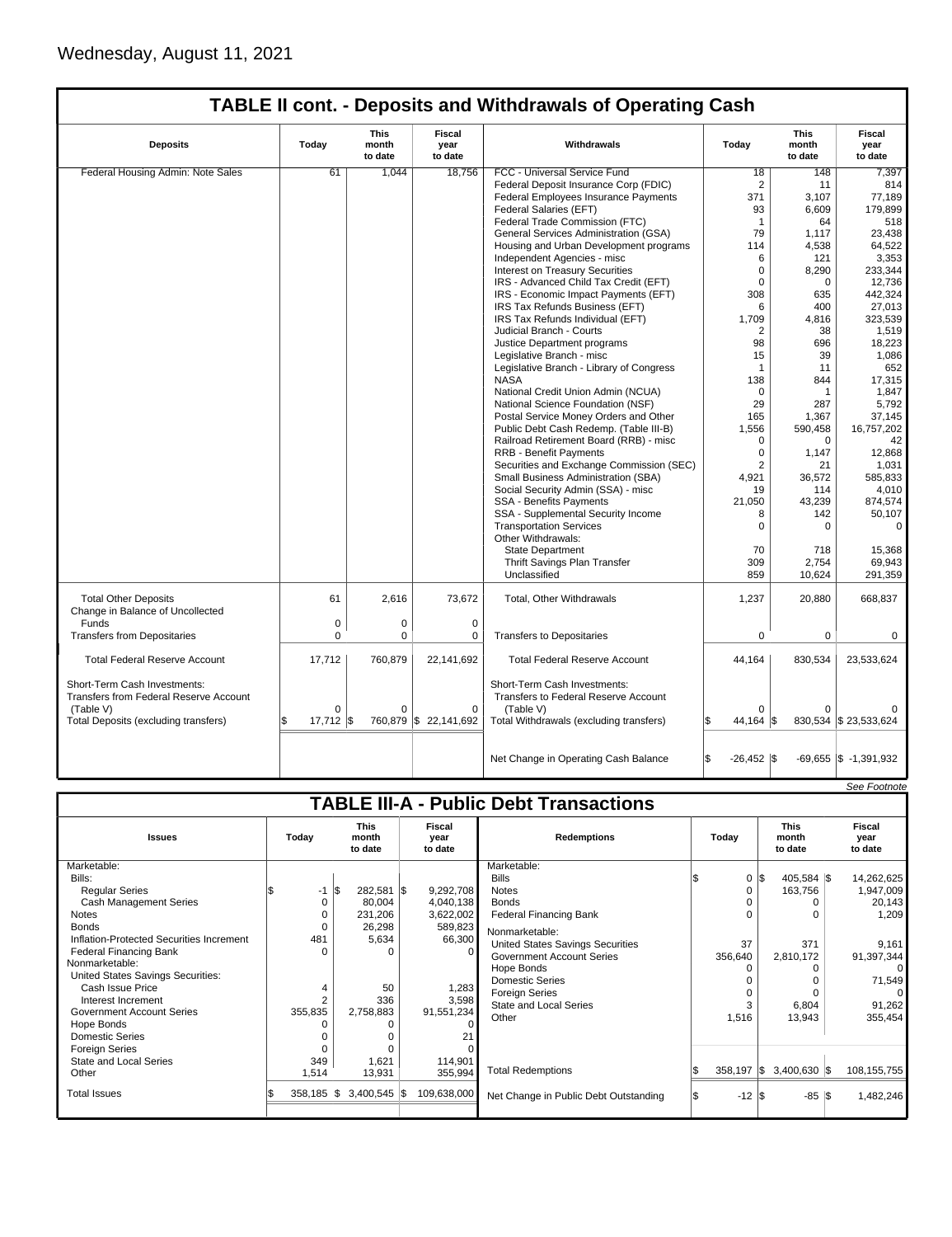| <b>TABLE III-B - Adjustment of Public Debt</b><br><b>Transactions to Cash Basis</b>                                                                                                                                                                      |       |                                                      |     |                                            |                                                |                                 |                           |  |  |  |
|----------------------------------------------------------------------------------------------------------------------------------------------------------------------------------------------------------------------------------------------------------|-------|------------------------------------------------------|-----|--------------------------------------------|------------------------------------------------|---------------------------------|---------------------------|--|--|--|
| <b>Transactions</b>                                                                                                                                                                                                                                      | Today |                                                      |     |                                            |                                                | <b>This</b><br>month<br>to date | Fiscal<br>year<br>to date |  |  |  |
| Public Debt Cash Issues:<br>Public Debt Issues (Table III-A)<br>Premium on New Issues<br>Discount on New Issues:<br>Bills (-)<br>Bonds and Notes (-)                                                                                                     | 1\$   | 358,185<br>O<br>0<br>0                               | I\$ | 3,400,545<br>1.556<br>43<br>622            | \$109,638,000<br>21,067<br>2,563<br>27,743     |                                 |                           |  |  |  |
| Federal Financing Bank (-)<br>Government Account Transactions (-)<br>Hope Bonds (-)<br>Interest Increment on United States<br>Savings Securities (-)<br>Inflation-Protected Securities Increment                                                         |       | 0<br>355,835<br>U<br>2<br>481                        |     | U<br>2,758,883<br>n<br>336<br>5.634        | 91,551,234<br>3,598<br>65,175                  |                                 |                           |  |  |  |
| <b>Total Public Debt Cash Issues</b><br>Deposited in Federal Reserve Account<br>Public Debt Cash Redemptions:                                                                                                                                            | \$    | 1,867                                                | l\$ | 636,582                                    | \$18,008,754                                   |                                 |                           |  |  |  |
| Public Debt Redemptions (Table III-A)<br>Premium on Debt Buyback Operation<br>Discount on Debt Buyback Operation (-)<br>Federal Financing Bank (-)<br>Government Account Transactions (-)<br>Hope Bonds (-)<br><b>Total Public Debt Cash Redemptions</b> | l\$   | 358,197<br>$\Omega$<br>$\Omega$<br>0<br>356,640<br>O | \$  | 3,400,630<br>0<br>o<br>U<br>2,810,172<br>ი | \$108,155,755<br>n<br>1,209<br>91,397,344<br>0 |                                 |                           |  |  |  |
| Withdrawn from Federal Reserve Acct.                                                                                                                                                                                                                     | l\$   | 1,556                                                | 1\$ |                                            | 590,458 \$16,757,202                           |                                 |                           |  |  |  |

| <b>TABLE III-C - Debt Subject to Limit</b>                                        |                           |                                                           |                           |                           |  |  |  |  |  |  |
|-----------------------------------------------------------------------------------|---------------------------|-----------------------------------------------------------|---------------------------|---------------------------|--|--|--|--|--|--|
|                                                                                   | Closing                   |                                                           | Opening balance           |                           |  |  |  |  |  |  |
| <b>Balance Transactions</b>                                                       | balance<br>today          | Today                                                     | <b>This</b><br>month      | Fiscal<br>year            |  |  |  |  |  |  |
| Debt Held by the Public<br>Intragovernmental Holdings<br><b>Total Public Debt</b> | \$22,279,129<br>6,148,508 | \$22,261,697<br>6,165,952                                 | \$22,284,628<br>6,143,094 | \$21,018,952<br>5,926,439 |  |  |  |  |  |  |
| Outstanding<br>Less: Debt Not<br>Subiect to Limit:                                | 28,427,637                | 28,427,649                                                | 28,427,722                | 26,945,391                |  |  |  |  |  |  |
| Other Debt                                                                        | 478                       | 478                                                       | 478                       | 478                       |  |  |  |  |  |  |
| <b>Unamortized Discount</b>                                                       | 19,668                    | 19,680                                                    | 19,753                    | 17,271                    |  |  |  |  |  |  |
| <b>Federal Financing Bank</b>                                                     | 6,053                     | 6,053                                                     | 6,053                     | 7,262                     |  |  |  |  |  |  |
| Hope Bonds<br>Plus: Other Debt Subject to Limit<br>Guaranteed Debt of             | $\Omega$                  | $\Omega$                                                  | 0                         | o                         |  |  |  |  |  |  |
| Government Agencies                                                               | $\Omega$                  | $\Omega$                                                  | $\Omega$                  | 0                         |  |  |  |  |  |  |
| <b>Total Public Debt</b><br>Subject to Limit                                      |                           | \$28,401,438   \$28,401,438   \$28,401,438   \$26,920,380 |                           |                           |  |  |  |  |  |  |
| <b>Statutory Debt Limit</b>                                                       | \$28,401,463              | \$28,401,463                                              | \$28,401,463              | SUSP-1                    |  |  |  |  |  |  |
|                                                                                   |                           |                                                           |                           |                           |  |  |  |  |  |  |

|--|

| <b>TABLE IV - Federal Tax Deposits</b>                                                                                                                                                                                                 |       |                                                  |     |                                                          |                           |                                                                      |  |  |  |  |
|----------------------------------------------------------------------------------------------------------------------------------------------------------------------------------------------------------------------------------------|-------|--------------------------------------------------|-----|----------------------------------------------------------|---------------------------|----------------------------------------------------------------------|--|--|--|--|
| Classification                                                                                                                                                                                                                         | Today |                                                  |     | <b>This</b><br>month<br>to date                          | Fiscal<br>year<br>to date |                                                                      |  |  |  |  |
| Withheld Income and Employment Taxes<br>Individual Income Taxes<br><b>Railroad Retirement Taxes</b><br>Excise Taxes<br><b>Corporation Income Taxes</b><br><b>Federal Unemployment Taxes</b><br>Estate and Gift Taxes & Misc IRS Rcpts. | l\$   | $10,145$ \$<br>206<br>42<br>405<br>128<br>3<br>3 |     | $96,882$ \$<br>2,173<br>194<br>1,104<br>687<br>566<br>28 |                           | 2,364,846<br>329,235<br>4,590<br>60,818<br>306,219<br>6,331<br>4,465 |  |  |  |  |
| Total                                                                                                                                                                                                                                  | \$    | 10,932                                           | 1\$ | 101,634                                                  | 1\$                       | 3,076,503                                                            |  |  |  |  |
| Cash Federal Tax Deposits:<br>Direct<br><b>Through Depositaries</b>                                                                                                                                                                    | \$    | 98<br>10,823                                     | l\$ | 746 \$<br>96,193                                         |                           | 26,345<br>2,950,071                                                  |  |  |  |  |
| Total Cash FTD's                                                                                                                                                                                                                       | \$    | 10,921                                           | 1\$ | 96,939                                                   | 1\$                       | 2,976,416                                                            |  |  |  |  |
| <b>Inter-agency Transfers</b>                                                                                                                                                                                                          |       | 11                                               |     | 4,695                                                    |                           | 100,087                                                              |  |  |  |  |
| Total                                                                                                                                                                                                                                  | l\$   | 10,932                                           | 1\$ | 101,634                                                  | 1\$                       | 3,076,503                                                            |  |  |  |  |
|                                                                                                                                                                                                                                        |       |                                                  |     |                                                          |                           |                                                                      |  |  |  |  |

|                                              |                           |   |     |          |          |     | OCC I UUUIUIG |  |  |
|----------------------------------------------|---------------------------|---|-----|----------|----------|-----|---------------|--|--|
| <b>TABLE V - Short-Term Cash Investments</b> |                           |   |     |          |          |     |               |  |  |
|                                              | <b>Type of Depositary</b> |   |     |          |          |     |               |  |  |
| <b>Balance Transactions</b>                  |                           | А |     | в        | с        |     | Total         |  |  |
| Opening Balance Today<br>Deposits:           | S                         | 0 | 1\$ | $\Omega$ | 1\$<br>0 | l\$ |               |  |  |
| <b>Transfers to Depositaries</b>             |                           | O |     | 0        | O        |     |               |  |  |
| <b>Special Direct Investment</b>             |                           | O |     | 0        | 0        |     |               |  |  |
| Term Investment                              |                           | O |     | 0        | O        |     |               |  |  |
| Repo Investment                              |                           | O |     | $\Omega$ | 0        |     |               |  |  |
| Withdrawals:                                 |                           |   |     |          |          |     |               |  |  |
| <b>Treasury Initiated</b>                    |                           | O |     | 0        | O        |     |               |  |  |
| Depositary Initiated                         |                           | O |     | 0        | O        |     |               |  |  |
| <b>Special Direct Investment</b>             |                           | 0 |     | 0        | 0        |     |               |  |  |
| <b>Term Investment</b>                       |                           | O |     | $\Omega$ | 0        |     |               |  |  |
| Repo Investment                              |                           | 0 |     | $\Omega$ | O        |     |               |  |  |
| Closing Balance Today                        |                           | 0 | I\$ | 0        | 0<br>13  | I\$ |               |  |  |

| <b>TABLE VI - Income Tax Refunds Issued</b> |       |                                 |     |       |                           |         |  |  |  |  |
|---------------------------------------------|-------|---------------------------------|-----|-------|---------------------------|---------|--|--|--|--|
| Classification                              | Today | <b>This</b><br>month<br>to date |     |       | Fiscal<br>year<br>to date |         |  |  |  |  |
| IRS - Advanced Child Tax Credit (Checks)    | 13    | 0                               | 1\$ |       | ıъ                        | 2,058   |  |  |  |  |
| IRS - Advanced Child Tax Credit (EFT)       |       | 0                               |     | O     |                           | 12,736  |  |  |  |  |
| IRS - Economic Impact Payments (Checks)     |       | 2                               |     | 288   |                           | 85.182  |  |  |  |  |
| IRS - Economic Impact Payments (EFT)        | 308   |                                 |     | 635   |                           | 442,324 |  |  |  |  |
| IRS Tax Refunds Business (Checks)           |       | 28                              |     | 2.200 |                           | 54.854  |  |  |  |  |
| IRS Tax Refunds Business (EFT)              |       | 6                               |     | 400   |                           | 27.013  |  |  |  |  |
| IRS Tax Refunds Individual (Checks)         |       | 79                              |     | 1,154 |                           | 58,288  |  |  |  |  |
| IRS Tax Refunds Individual (EFT)            | 1.709 |                                 |     | 4,816 |                           | 323,539 |  |  |  |  |
|                                             |       |                                 |     |       |                           |         |  |  |  |  |

### **Daily Treasury Statement Footnotes:**

#### **General Footnotes and Statements:**

This statement summarizes the United States Treasury's cash and debt operations for the Federal Government. Treasury's operating cash is maintained in an account at the Federal Reserve Bank of New York and in short-term cash investments. Treasury minimized and then suspended its short-term cash investment program beginning in November 2008, but anticipates investing again when market conditions warrant. Major information sources include: Federal Reserve Banks, Treasury Regional Financial Centers, Internal Revenue Service Centers, various electronic systems, and information on the Public Debt. Information is presented on a modified cash basis. Deposits are reflected as received and withdrawals are reflected as processed.SOURCE: Bureau of the Fiscal Service, Department of the Treasury. Note: The Daily Treasury Statement (DTS) is available by 4:00 p.m. the following business day on the Fiscal Service website https://fiscal.treasury.gov/reports-statements/dts/. For more information, call the Cash Reporting Branch at 202-874-9789.

#### **TABLE II – Deposits and Withdrawals of Operating Cash**

1/Reported as a negative amount due to a return/reversal of \$1 million.